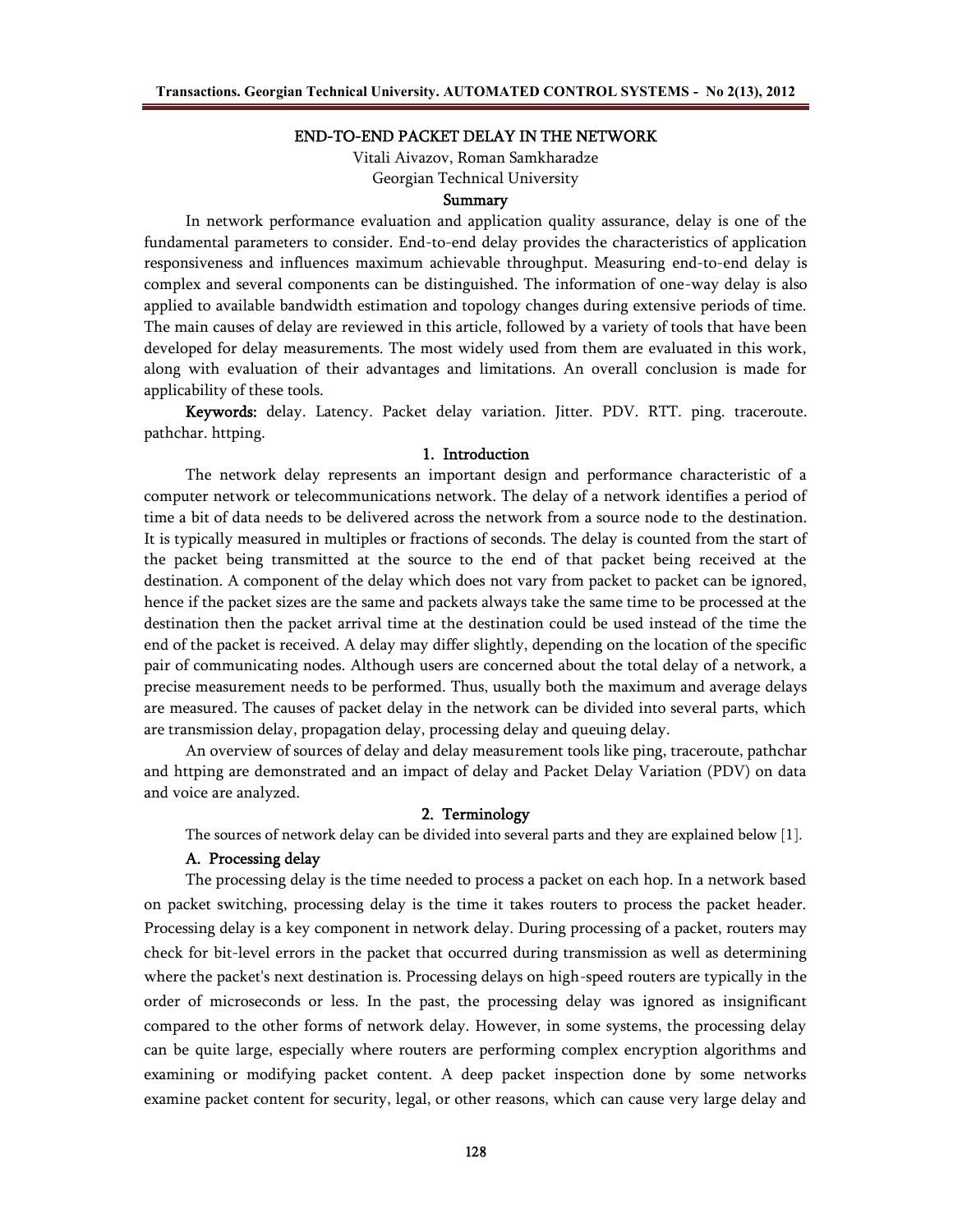thus is only done at selected inspection points. Routers performing network address translation also have higher than normal processing delay because those routers need to examine and modify both incoming and outgoing packets. After this nodal processing, the router directs the packet to the queue where further delay can happen, which is called queuing delay.

## **B. Queuing delay**

The queuing delay is the time needed to wait in a router queue before transmission. When packets arrive at a router, they have to be processed and transmitted. The queuing delay occurs on those network devices where packets from different ingress ports are destined to the same egress port concurrently. A router can only process one packet at a time from each egress port. The other packets must be queued for sequential transmission. If packets arrive faster than the router can process them, such as in a burst transmission, the router puts them into the queue which is also called the buffer, until it can transmit them. This interface contention is called head-of-line blocking and can lead to substantial latency and PDV. The maximum queuing delay is proportional to a buffer size. The longer the line of packets waiting to be transmitted, the longer the average waiting time is, and when the buffer fills, the router must drop packets.

Once packets are released from the queue, they are converted to bits and serialized into the physical line.

### **C. Transmission delay**

The transmission delay is the time needed to convert data packets to or from optical/electrical signals on a physical link to values in a dedicated memory buffer. In other words, this is the delay caused by the data-rate of the link.

The transmission delay is a function of the packet's length and has nothing to do with the distance between the two nodes. This delay is proportional to the packet's length in bits,

$$
D_T = \frac{N}{R},
$$

where  $D_T$  is the transmission delay, N is the number of bits, and R is the rate of transmission.

Most packet switched networks use store-and-forward transmission at the input of the link. A switch using store-and-forward transmission will receive (save) the entire packet to the buffer and check it for CRC errors or other problems before sending the first bit of the packet into the outbound link. Thus store-and-forward packet switches introduce a store-and-forward delay at the input to each link along the packet's route.

## **D. Propagation delay**

The propagation delay is the time needed for signals to travel through a medium such as Fiber optic, copper, or air. The properties of the medium, such as the reflective index of glass or the electron propagation through copper, impose a limit on propagation delay times. Propagation delay is equal to d/s where d is the distance and s is the wave propagation speed. In wireless communication, s=c, i.e. the speed of light. In copper wire, the speed s generally ranges from .59c to .77c.

## **E. Packet delay variation**

Along with the end-to-end packet delay, network performance can be characterized with a packet delay variation or PDV. In computer networking, PDV is the difference in end-to-end oneway delay between selected packets in a flow with any lost packets being ignored [2,3]. The PDV is also referred to as a "jitter". This phenomenon is very critical for certain types of applications, especially for Voice over IP and interactive applications. Instantaneous packet delay variation is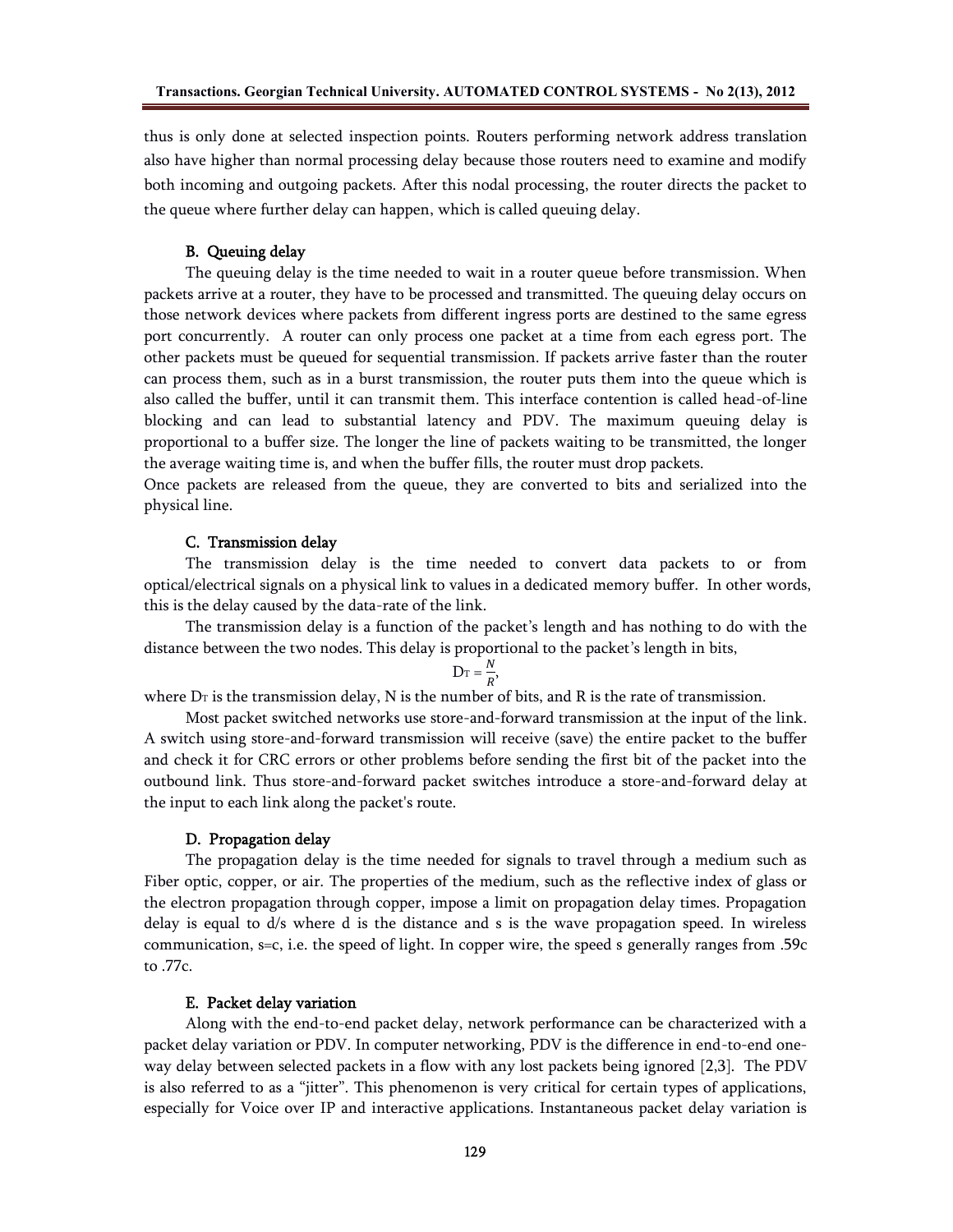the difference between successive packets. As an example, let us consider packets that are transmitted every 20 ms. If the 2nd packet is received 30 ms after the 1st packet,  $PDV = -10$  ms. This is referred as dispersion. If the 2nd packet is received 10 ms after the 1st packet, IPDV =  $+10$ ms. This is referred as clumping [2,3].

### **F. Round-trip time**

Another term used in network delay evaluation is Round-trip time or RTT. It is also called a round-trip delay and represents the time required for a signal pulse or packet to travel from a specific source to a specific destination and back again. In this context, the source is a host initiating the signal and the destination is a remote system that receives the signal and retransmits it. In a network, particularly a WAN or the Internet, RTT is one of several factors affecting latency, which is the time between a request for data and the complete return or display of that data to the user. The RTT can range from a few milliseconds under ideal conditions between closely spaced points to several seconds under adverse conditions between points separated by a large distance. A theoretical minimum is imposed on the RTT because it can never be less than the total length of time the signals spend propagating in or through the transmitting media.

#### **3. Tools to measure delay**

## **Ping**

Ping is probably the most widely used utility for delay measurement. It stands for "Packet Internet Groper" [4] and operates based on the Internet Control Message Protocol (ICMP) Echo function, described in RFC 792 [5] ICMP are certain type of IP control messages, with protocol number 1 [6] that are used to exchange network information between two hosts. Ping operates by sending ICMP echo-request packets to the destination host and waiting for an ICMP response. When a destination host receives an echo-request, it responds with an echo-reply packet, placing the original echo-request packet into the data field of the echo-reply.

The packet structure of an ICMP echo request/reply message is illustrated on the figure 1, and some of the fields are explained below. The Type field of the message identifies whether it is echo-request (type 8) or echo-reply (type 0) or any other type of ICMP message. This field is 8 bits long which is followed by a Code field that is applicable for only certain types of ICMP messages and stores the description of the message carried by the reply packet. The next field of the header is an Identifier, which is set in the request packet, and echoed back in the reply, to be able to keep different ping requests and replies together. A Sequence number field identifies the sequence number for each request. Generally, this starts at 1 and is incremented by 1 for each packet.

|                          | 00 01 02 03 04 05 06 07 08 09 10 11 12 13 14 15 16 17 18 19 20 21 22 23 24 25 26 27 28 29 30 31 |  |  |  |  |  |  |  |  |  |  |  |                        |                        |  |  |  |  |  |  |  |  |  |  |  |  |  |  |  |  |
|--------------------------|-------------------------------------------------------------------------------------------------|--|--|--|--|--|--|--|--|--|--|--|------------------------|------------------------|--|--|--|--|--|--|--|--|--|--|--|--|--|--|--|--|
| $Type = 8$<br>$Code = 0$ |                                                                                                 |  |  |  |  |  |  |  |  |  |  |  | <b>Header Checksum</b> |                        |  |  |  |  |  |  |  |  |  |  |  |  |  |  |  |  |
| Identifier               |                                                                                                 |  |  |  |  |  |  |  |  |  |  |  |                        | <b>Sequence Number</b> |  |  |  |  |  |  |  |  |  |  |  |  |  |  |  |  |
|                          |                                                                                                 |  |  |  |  |  |  |  |  |  |  |  |                        | Data: $\mathbb{R}$     |  |  |  |  |  |  |  |  |  |  |  |  |  |  |  |  |

#### **Fig.1. ICMP echo request/reply message header**

On the Figure 2 there is displayed an output of ping utility on the lab PC running Linux. In this example, the host "lab" is pinging the official web server www.gtu.ge of the Georgian Technical University. The PC sends one ICMP echo-request packet every second to the web server.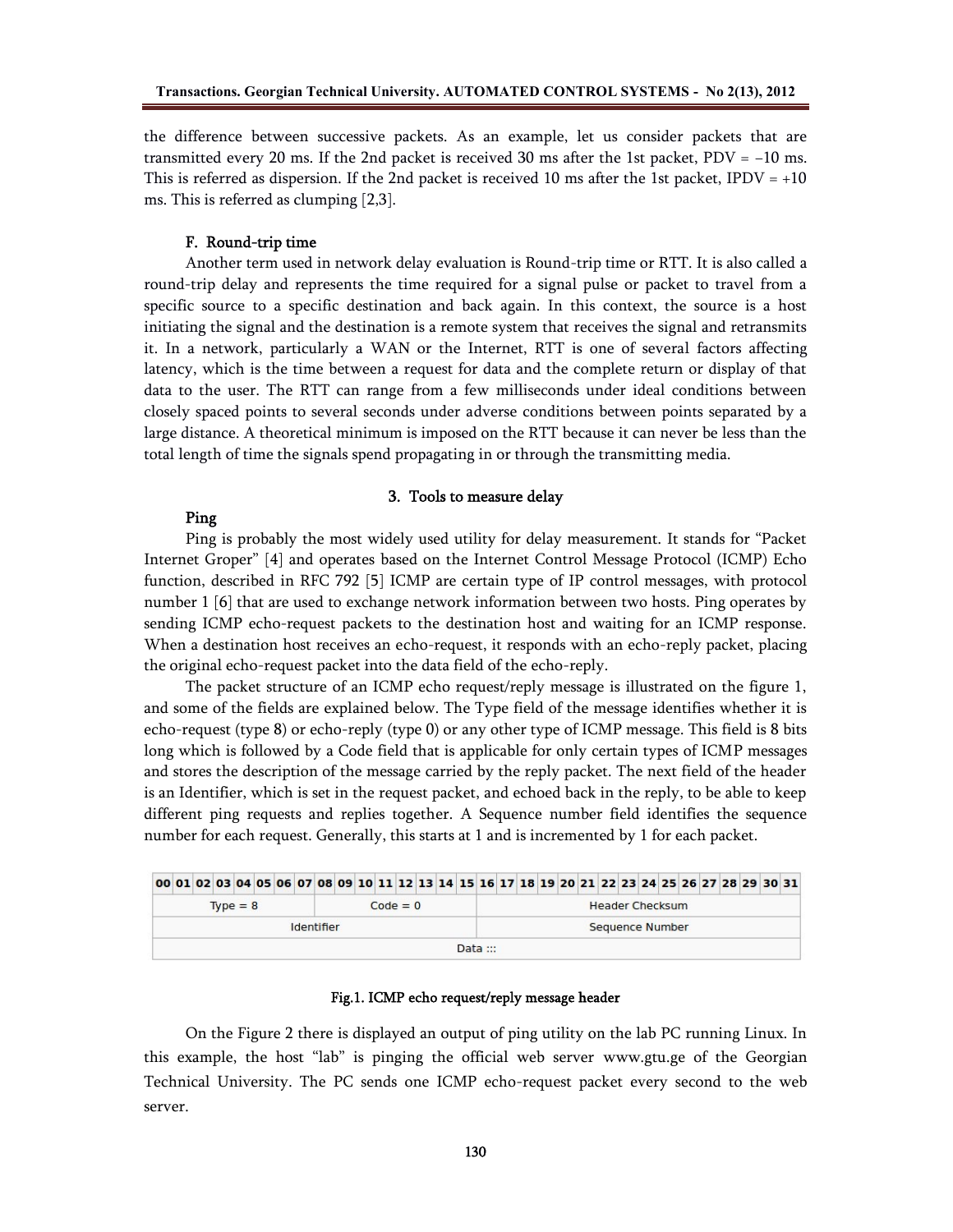user@lab:~\$ ping www.gtu.ge PING spider.gtu.ge (217.147.232.2) 56(84) bytes of data. 64 bytes from 217.147.232.2: icmp\_req=1 ttl=44 time=74.2 ms 64 bytes from 217.147.232.2: icmp\_req=2 ttl=44 time=76.6 ms 64 bytes from 217.147.232.2: icmp\_req=3 ttl=44 time=74.8 ms 64 bytes from 217.147.232.2: icmp\_req=4 ttl=44 time=73.7 ms 64 bytes from 217.147.232.2: icmp\_req=5 ttl=44 time=76.1 ms 64 bytes from 217.147.232.2: icmp\_req=6 ttl=44 time=73.3 ms --- spider.gtu.ge ping statistics --- 7 packets transmitted, 7 received, 0% packet loss, time 33422ms rtt min/avg/max/mdev = 73.343/75.718/81.029/2.466 ms

**Fig.2. The output of ping utility to www.gtu.ge web server**

After receiving each echo-reply packets, ping utility prints out a line with IP address of the target. It can be accompanied by the hostname of the replying machine, followed by the sequence number of the echo-request that this reply belongs to and Time To Live value. Finally, in the end of the line there is a Round Trip Time value. The sequence number represents the unique identifier of each echo-request sent to the target and the reply back to it. This number starts from 1 and reflects which reply has been received back. The skipped sequence number can indicate that echo-reply packet related to that particular sequence number has been lost or dropped. This can be caused by lost echo-request or echo-reply never reached back the source. The reasons behind that can be various, for instance failing physical line, or over-utilized link or others. In general, with TCP/IP protocols, a packet loss below 0.1% can be tolerated. However, if this value is higher, then it can dramatically slow down the performance of an application or even make it unusable. The results of the test are printed in the form of a statistical summary of the reply packets received, including the minimum, maximum, round-trip-times, and the PDV. A tool Ping is straightforward in usage, which draws quite clear picture of the state of the network. It can be run continuously in the background. The ping command can be run with various special operational modes. For instance: by specifying the packet size used as the probe, automatic repeated operation for sending a specified count of probes and time stamping. There are certain extra software types to draw graphs based on the reports provided by ping utility.

#### **Traceroute**

Traceroute is a powerful network tool for tracing the path that a packet takes from the source to the destination. It sends a sequence of ICMP echo-request packets to a destination host determining the intermediate routers traversed by the packets. In order to achieve that, traceroute adjusts the time-to-live (TTL) value in the IP header. By default, for the Windows platform, any packet sent from the system has the default starting value of TTL set to 128. However, for Linux based systems it is 64.

Routers along the path decrement this value by 1 and discard a packet when the TTL value has reached zero. When the router decrements this value and it reaches 0, a returning ICMP error message is sent back to the source with ICMP Time Exceeded code. In a context of traceroute, to display the path a packet takes, it sets the value of TTL of the first probe packets to 1, ensuring that these packets will not be forwarded further by the first router along the path. While discovering each hop, traceroute sends 3 probe packets with the same TTL value which are compared to each other and statistics of min, max and average RTT are printed out in the line for that hop.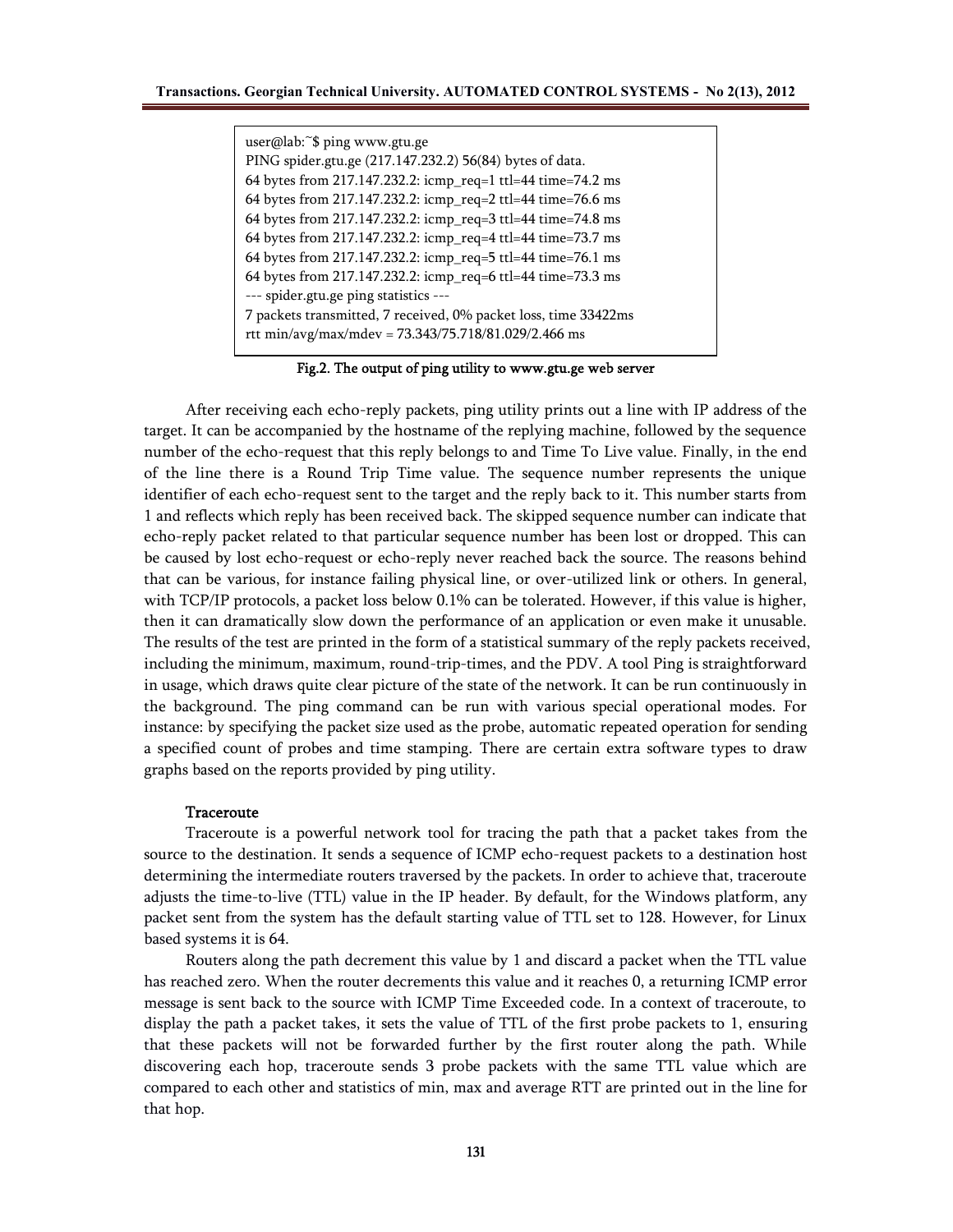The next probe set has this value equal to 2, so that the first router will decrement them by one (TTL value becomes 1 at this point) and forwards them further to the second router, which in turn will decrement the TTL to 0 and send the error "Time Exceeded" reply message back to the source. This process continues until the destination host receives the packets. In order for traceroute to identify the destination hop, it sends User Datagram Protocol (UDP) datagrams with high destination port numbers ranged from 33434 to 33534 on Unix based operating systems. This makes it unlikely for the destination host to be using the same high range ports for any application [4]. When the destination host receives a UDP datagram with TTL 1, it doesn't discard it, because it does not need to be routed further, so it checks the UDP socket for that particular port, and generates ICMP "Port unreachable" message back to the source. This is an indication for traceroute that the packet has reached the destination. The traceroute utility usually has an option to specify whether to use ICMP echo-request (type 8) instead or not, as used by the Windows implementation.

This technique helps to identify each transit hop that a packet passes and provides some useful information back to the source. The Traceroute uses the returned ICMP messages to generate a list of network devices that the packets have traversed. The timestamp values returned for each hop along the path represent the IP address and possibly accompanied by DNS hostname of the hop, delay values, typically measured in milliseconds for each packet. A sample traceroute output is presented below on the figure 3, where the path to the web server of the Georgian Technical University is traced from a test machine located over the Internet.

```
user@lab:~$ traceroute www.gtu.ge
traceroute to www.gtu.ge (217.147.232.2), 30 hops max, 60 byte packets
1 192.168.1.1 (192.168.1.1) 6.125 ms 21.723 ms 22.831 ms
2 * * *
3 ip-86-49-52-129.net.upcbroadband.cz (86.49.52.129) 23.980 ms 24.979 ms 25.684 ms
4 84.116.220.237 (84.116.220.237) 39.868 ms 43.673 ms 44.004 ms
5 84.116.221.37 (84.116.221.37) 45.360 ms 49.171 ms 53.141 ms
6 cz-prg02a-ra1-ge-1-0-0.0.aorta.net (213.46.172.26) 53.442 ms 213.46.172.222 (213.46.172.222)
 31.931 ms *
7 cz-prg01a-ra1-ge-0-0-0-v50.aorta.net (213.46.172.18) 34.718 ms 40.163 ms 40.627 ms
8 prag-bb1-link.telia.net (213.155.131.62) 50.814 ms prag-bb1-link.telia.net (213.155.132.164)
 51.288 ms prag-bb1-link.telia.net (213.155.131.64) 59.871 ms
9 sfia-b2-link.telia.net (80.91.247.83) 90.358 ms 90.664 ms sfia-b2-link.telia.net (80.91.253.249)
 92.478 ms
10 ccsbulgaria-ic-153568-sfia-b2.c.telia.net (80.239.192.242) 124.232 ms 141.254 ms 141.622 ms
11 host-80-241-177-246.customer.co.ge (80.241.177.246) 137.021 ms 140.554 ms 76.819 ms
12 217.147.237.18 (217.147.237.18) 76.097 ms 75.658 ms 78.117 ms
13 217.147.237.173 (217.147.237.173) 88.551 ms 88.893 ms 89.904 ms
14 217.147.237.65 (217.147.237.65) 80.538 ms 80.842 ms 90.236 ms
15 217.147.237.102 (217.147.237.102) 90.531 ms 90.828 ms 91.500 ms
16 217.147.237.82 (217.147.237.82) 89.137 ms 89.482 ms 91.146 ms
17 217.147.232.130 (217.147.232.130) 92.778 ms 75.081 ms 73.941 ms
18 217.147.232.2 (217.147.232.2) 74.817 ms 72.805 ms 73.706 ms
```
#### **Fig.3. The output of the traceroute tool to www.gtu.ge web server**

On the second hop given in the figure 3, there are stars instead of numbered values. The reason behind it is that the originating host expects a reply within a specified number of seconds. If a packet is not acknowledged within the expected timeout, an asterisk is displayed. ICMP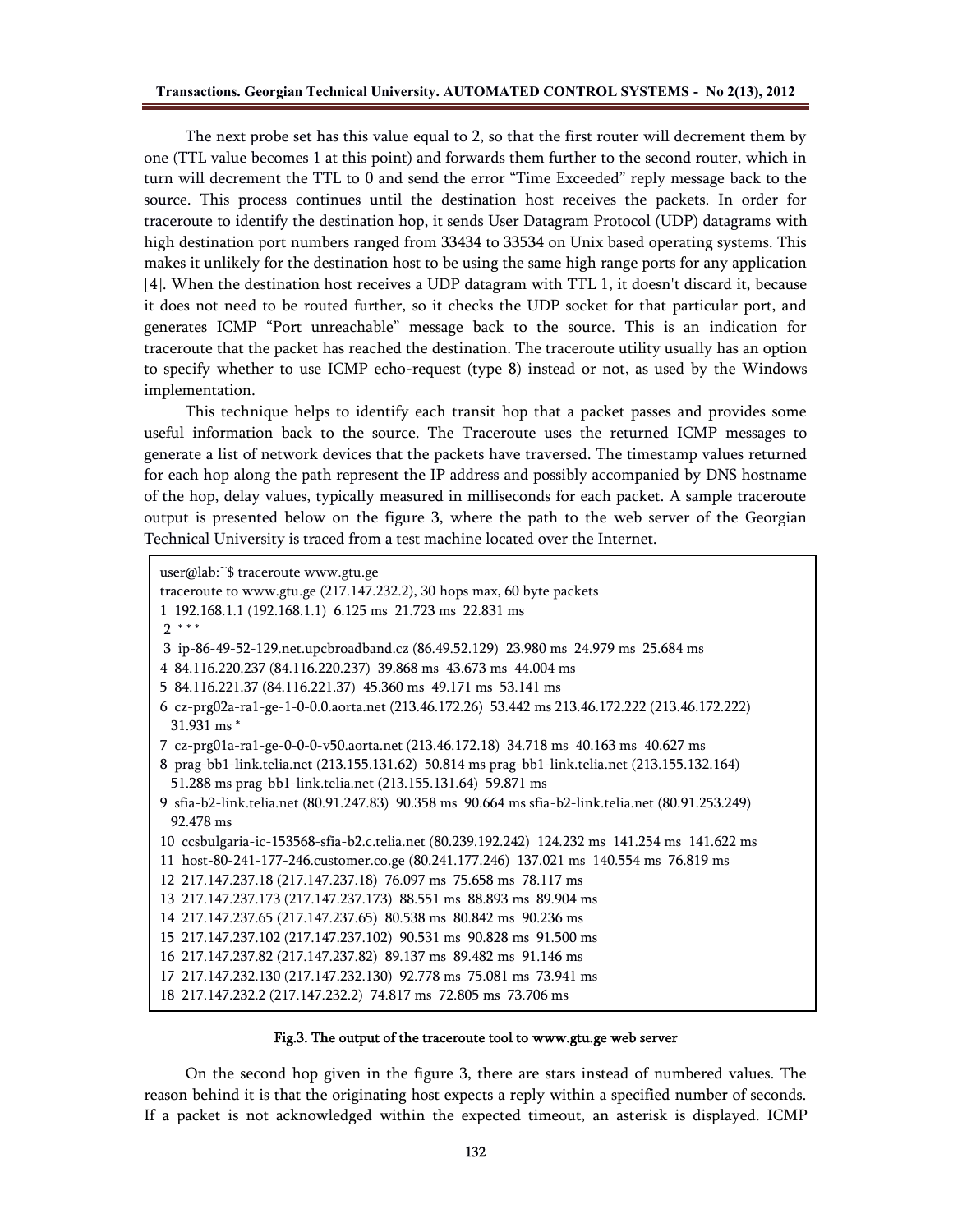packets on the routers are processed by CPU, which can be highly utilized, or simply ICMP error reporting may be disabled. However, this is not an obstacle for traceroute to continue tracing the path. After a timeout, the source generates another packet with increased value of TTL to reach the next hop behind the one that didn't reply. The hosts listed in the example may differ from the hosts used by other packets between the same pair of source and destination. The IP protocol does not require that packets between two hosts always take the same route. There may be a load balancing occurring somewhere in the network, or network has been re-converged.

### **Pathchar**

Pathchar is another tool for assessing various characteristics of links along the Internet path. It estimates the bandwidth, the latency or the queuing delays characteristics of links along the path. For achieving that, Pathchar measures the round trip time (RTT) of the packets sent from a source host. The important difference between Pathchar and Traceroute is that Pathchar implements a packet train analysis technique. A packet train represents a series of probe packets sent along the path. The estimation of link characteristics as bandwidth value and RTT is performed by analysing the packets of different trains.

Similarly to Ping and Traceroute, Pathchar uses the TTL field in a packet's IP header, however, with variable packet sizes. The source address of the ICMP error message identifies the router, where the packet has expired. It sets the TTL to a value n, which in turn makes it possible to distinguish the address of the n-th router in the path. By measuring each probe sent, Pathchar estimates the RTT to each hop, which is the time until the error ICMP message has been received. It collects the results of analysis of these measurements and generates statistics of link's bandwidth, latency and queuing delay. By increasing the packet size, which in turn increases the RTT, Pathchar assumes that increment of RTT is caused by queuing delay, which can be estimated by considering the queuing delays of previous links.

Pathchar accurately reports characteristics of the bandwidth, latency and packet loss of each hop along the path and represents a powerful tool for latency and available bandwidth estimation [6].

## **Httping**

Although measurement tools reviewed above are powerful instruments for measuring endto-end delay, there are certain cases when it is problematic to use ICMP protocol. The reason behind it is that ICMP protocol can be blocked on the path or rate limited, which can lead to inaccurate reports or to complete fail. Another limitation of delay estimation on the layer 3 is that it doesn't estimate service response time that users are most sensitive to. Httping represents one of the tools for higher level of the end-to-end delay testing, essentially to measure a server's response time. This tool is similar to legacy ping. However, it is operating on a transport layer, setting up a connection to a web server on a specific port and measuring latency. This technique directly reflects the user's experience of accessing resources and represents a valuable tool for application performance monitoring.

## **4. Conclusion**

The ability to measure metrics such as delay of the path, packet delay variation and transport layer latency are essential for achieving high performance of an application. In this work, we presented several of the most widely used tools and methodologies for such measurements and distinguished their advantages and limitations. They include Ping, Traceroute, Patchar, and httping. Ping is a simple in use utility that provides RTT and other useful statistics of the network. However, traceroute and pathchar provide vaster statistics, but require more complex analysis in terms of collecting and computing the data. Httping represents a tool for measuring transport layer